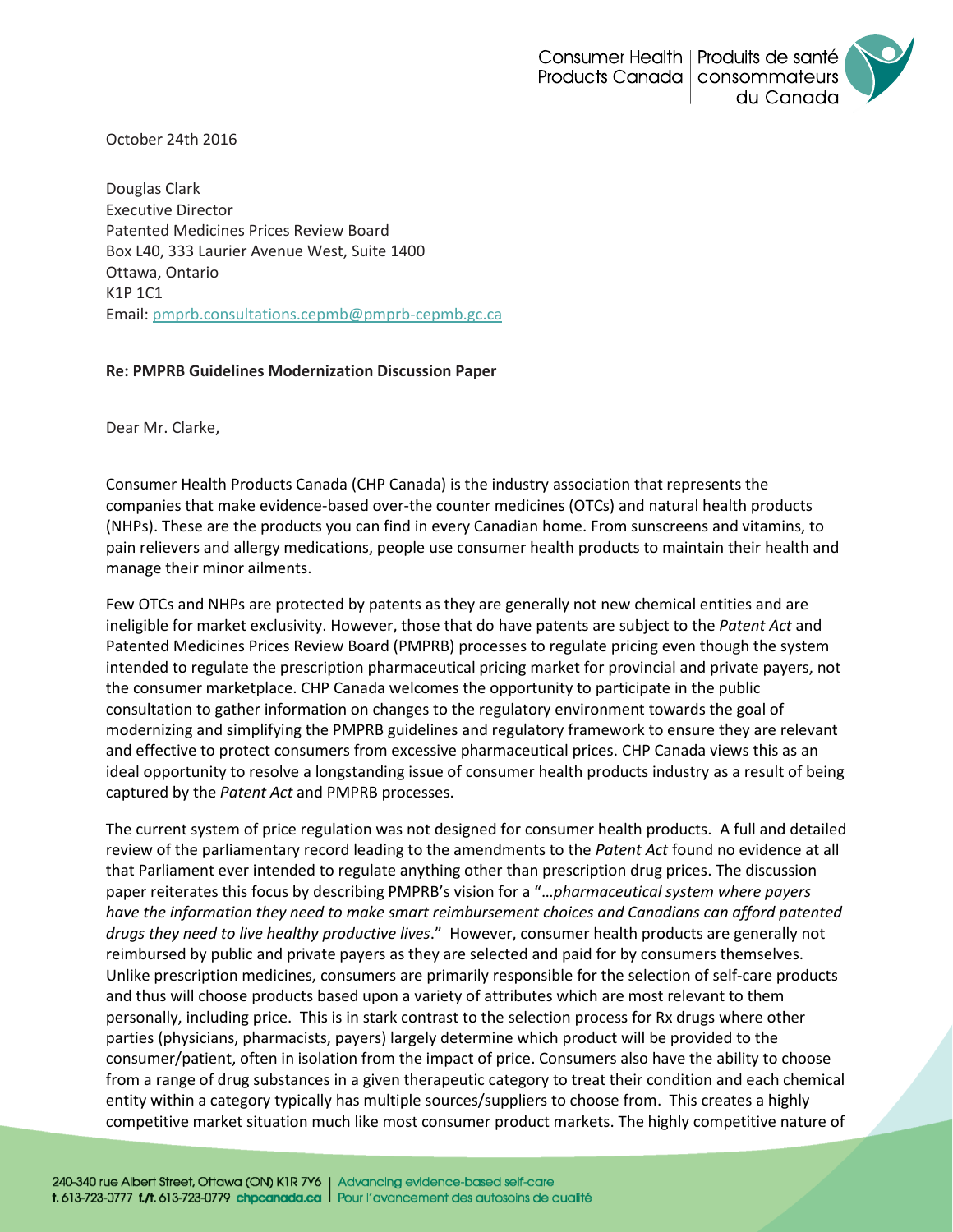

the self-care market encourages innovation and the development of new products for consumers with specific dosage forms, flavors, package sizes and configurations in order for the various brands to differentiate themselves and build market share consistent with most consumer product markets. Consumers can express their preference by the choices they make and this maximizes the incentive for manufacturers to provide optimal value for the cost of the product.

Throughout our discussions with PMPRB over the years, PMPRB has confirmed that their jurisdiction extends to all medicines captured under the definition of 'drug' the *Food and Drugs Act*, which includes prescription drugs, non-prescription drugs (OTCs), and natural health products (NHPs). However, the PMPRB has demonstrated its authority to provide administrative relief from the burden of the regulations through a compliance policy, stating "*the PMPRB does not exert jurisdiction over natural health products*," despite the fact that natural health products also fall under the *Food and Drug Act* definition of a drug and are largely indistinguishable from OTCs by consumers in the marketplace. In fact, many NHPs were regulated as OTCs prior to the advent of the NHP Regulations in 2004. We see no reason why OTCs and NHPs should not be accorded the same treatment by the PMPRB.

The OTCs that are captured by the PMPRB are subject to an administrative approach which limits intervention on these products to a complaint basis, as described in Section 4(3) of the *Patented Medicines Regulations* and in the 2010 *Compendium of Policies and Guidelines*. However, these processes continue to pose challenges for the consumer health product industry. For example, traditional marketing practices like promotional pricing and incentives (e.g. bonus packages, discount programs) in the self-care marketplace provide further benefits to consumers but are discouraged by the PMPRB guidelines since manufacturers become tied to price levels which are unsustainable over the life of the product. Retailers also have significant influence over the final cost to the consumer for self-care products and thus controlling of ex-factory prices is not an effective means of ensuring a desired consumer cost for such products.

In the future, PMPRB should be aware that the consumer health product industry is working with Health Canada to fundamentally change how products will be regulated in the future and address these regulatory disparities between OTCs and NHPs. On September 8<sup>th</sup>, Health Canada published a consultation [document](http://healthycanadians.gc.ca/health-system-systeme-sante/consultations/selfcare-autosoins/document-eng.php) proposing changes to the regulation of self-care products in Canada. A paradigm shift has been proposed that would establish one consistent, risk-based set of regulations for all consumer health products, including OTCs, NHPs, and cosmetics. In order to achieve this, certain sections of the *Food and Drug Regulations*, as well as the *Natural Health Product Regulations* and the *Cosmetic Regulations* would need to be repealed in favor of establishing a new, separate set of regulations under the *Food and Drugs Act* for self-care products. This would mean that current exemptions for NHPs would no longer be relevant in this new regulatory environment. However, **the development of new regulations for self-care products creates the ideal opportunity for the PMPRB to modernize the scope and simply their regulatory framework by exempting all self-care products from the** *Patented Medicines Act, Regulations*  **and guidelines.** By exempting all self-care products, it would enable PMPRB to have a clear, narrow focus on prescription pharmaceuticals and remain relevant and effective in achieving their vision.

We look forward to further opportunities to participate in stakeholder discussions and consultations throughout the guideline modernization process.

Sincerely,